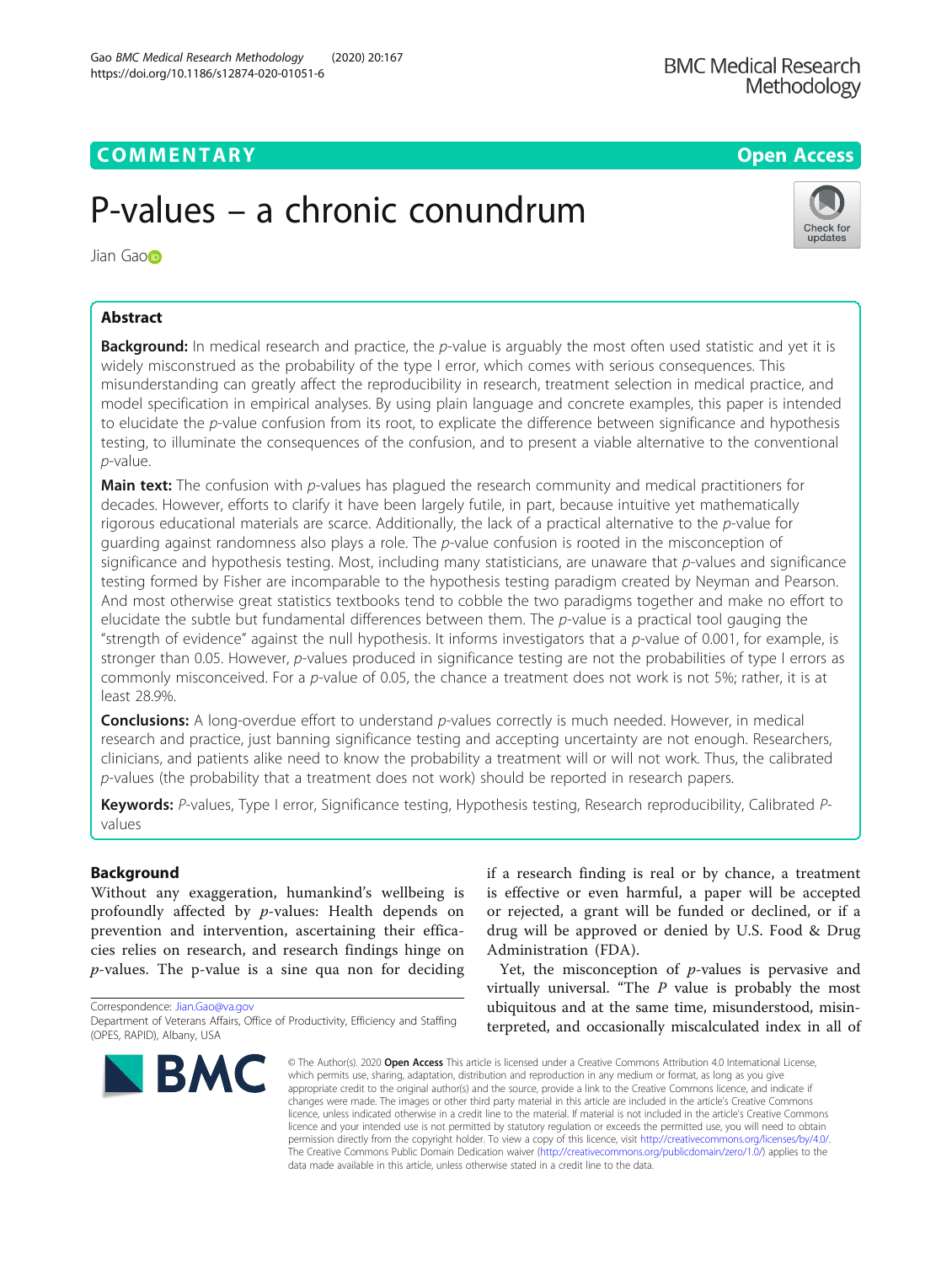biomedical research [[1\]](#page-7-0)." Even "among statisticians there is a near ubiquitous misinterpretation of  $p$  values as frequentist error probabilities [\[2](#page-7-0)]."

The extent of the p-value confusion is well illustrated by a survey of medical residents published in the Journal of the American Medical Association (JAMA). In the article, 88% of the residents expressed fair to complete confidence in understanding  $p$ -values, but 100% of them had the p-value interpretation wrong  $[1, 3]$  $[1, 3]$  $[1, 3]$  $[1, 3]$ . Make no mistake, they are the future experts and leaders in clinical research that will affect public health policies, treatment options, and ultimately people's health.

The survey published in JAMA used multiple-choice format with four potential answers for a correct interpretation of  $p > 0.05$  [[3\]](#page-7-0):

- a. The chances are greater than 1 in 20 that a difference would be found again if the study were repeated.
- b. The probability is less than 1 in 20 that a difference this large could occur by chance alone.
- c. The probability is greater than 1 in 20 that a difference this large could occur by chance alone.
- d. The chance is 95% that the study is correct.

How could it be possible that 100% of the residents selected incorrect answers when one of the possible choices was supposed to be correct? As reported in the paper  $[3]$  $[3]$ , 58.8% of the residents selected choice c which was designated by the authors as the correct answer. The irony is that choice  $c$  is not correct either. In fact, none of the four choices are correct. So, not only were the residents who picked choice c wrong but also the authors as well. Keep in mind, the paper was peer-reviewed and published by one of the most prestigious medical journals in the world.

This is no coincidence -- most otherwise great statistics textbooks make no effort or fail to clarify the massive confusion about  $p$ -values, and even provide outright wrong interpretations. The confusion is near-universal among medical researchers and clinicians [\[4](#page-7-0)–[6\]](#page-7-0).

Unfortunately, the misunderstanding of  $p$ -values is not inconsequential. For a p-value of 0.05, the chance a treatment doesn't work is not 5%; rather, it is at least 28.9% [[7](#page-7-0)].

After decades of misunderstanding and inaction, the pendulum of p-values finally started to swing in 2014 when the American Statistical Association (ASA) was taunted by two pairs of questions and answers on its discussion forum:

Q: Why do so many colleges and grad schools teach  $p = 0.05?$ 

A: Because that's still what the scientific community and journal editors use.

Q: Why do so many people still use  $p = 0.05$ ?

A: Because that's what they were taught in college or grad school.

The questions and answers, posted by George Cobb, Professor Emeritus of Mathematics & Statistics from Mount Holyoke College, spurred the ASA Board into action. In 2015, for the first time, the ASA board decided to take on the challenge of developing a policy statement on p-values, much like the American Heart Association (AHA) policy statement on dietary fat and heart disease. After months of preparation, in October 2015, a group of 20 experts gathered at the ASA Office in Alexandria, Virginia and laid out the roadmap during a two-day meeting. Over the next three months, multiple drafts of the p-value statement were produced. On January 29, 2016, the ASA Executive Committee approved the  $p$ value statement with six principles listed on what pvalues are or are not [[8\]](#page-7-0).

Although the statement hardly made any ripples in medical journals, it grabbed many statisticians' attention and ignited a rebellion against p-values among some scientists. In March 2019, Nature published a comment with over 800 signatories calling for an end of significance testing with  $p < 0.05$  [[9\]](#page-7-0). At the same time, the American Statistician that carried the ASA's p-value statement published a special issue with 43 articles exploring ways to report results without statistical significance testing. Unfortunately, no consensus was reached for a better alternative in gauging the reliability of studies, and the authors even disagreed on whether the  $p$ -value should continue to be used or abandoned. The only agreement reached was the abolishment of significance testing as summarized in the special issue's editorial: "statistically significant" – don't say it and don't use it [[10\]](#page-7-0).

So, for researchers, practitioners, and journals in the medical field, what will replace significance testing? And what is significance testing anyway? Is it different from hypothesis testing? Should p-values be banned too? If not, how should p-values be used and interpreted? In healthcare or medicine, we must accept uncertainty as the editorial of the special issue urged, but do we need to know how likely a given treatment will work or not?

To answer these questions, we must get to the bottom of the misconception and confusion, and we must identify a practical alternative(s). However, despite numerous publications on this topic, few studies aimed for these goals are understandable to non-statisticians and retain mathematical rigor at the same time. This paper is intended to fill this gap by using plain language and concrete examples to elucidate the  $p$ -value confusion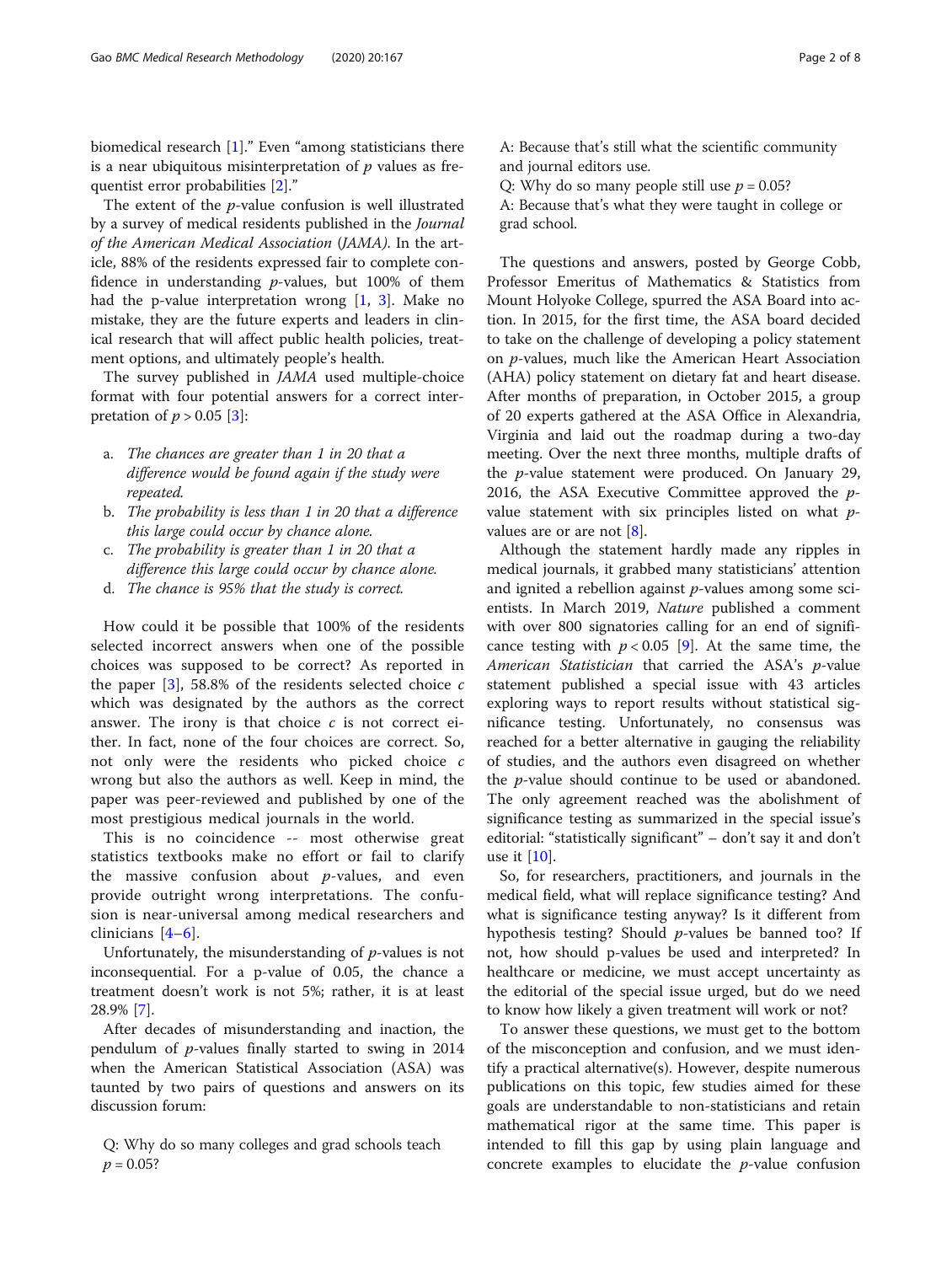from its root, to intuitively describe the true meaning of p-values, to illuminate the consequences of the confusion, and to present a viable alternative to the conventional p-value.

# Main text

# The root of confusion

The p-value confusion began 100 years ago when the father of modern statistics, Ronald Aylmer Fisher, formed the paradigm of significance testing. But it should be noted Fisher bears no blame for the misconception; it is the users who tend to muddle Fisher's significance testing with hypothesis testing developed by Jerzy Neyman and Egon Pearson. To clarify the confusion, this section uses concrete examples and plain language to illustrate the essence of significance and hypothesis testing and to explicate the difference between the p-value and the type I error.

Suppose a painkiller has a proven track record of lasting for 24 h and now another drug manufacturer claims its new over-the-counter painkiller lasts longer. An investigator wants to test if the claim is true. Instead of collecting data from all the patients who took the new medication, which is often infeasible, the investigator decided to randomly survey 50 patients to gather data on how long (hours) the new painkiller lasts. Thus, the investigator now has a random variable  $\overline{X}$ , the average hours from a sample of 50 patients. This is a random variable because the 50 patients are randomly selected, and nobody knows what value this variable will take before conducting the survey and calculating the average. Nevertheless, each survey does produce a fixed number,  $\bar{x}$ , which itself is not a random variable, rather it is a realization or observation of the random variable  $\overline{X}$ (hereafter, let  $\overline{X}$  denote a random variable and  $\overline{x}$  denote a fixed value, an observation of  $\overline{X}$ ).

Intuitively, if the survey yielded a value (average hours the painkiller lasts) very close to 24, say, 23 or 25, the investigator would not believe the new painkiller is worse or better. If the survey came to an average of 32 h the investigator would believe it indeed lasts longer. However, it would be hard to form an opinion if the survey showed an average of 22 or 26 h. Does the new painkiller really last shorter, longer, or it is due to random chance (after all, only 50 patients were surveyed)?

This is where the significance test formulated by Fisher in the 1920s comes in. Note that although modern significance testing began with the Student's t-test in 1908, it was Fisher who extended the test to the testing of two samples, regression coefficients, as well as

analysis of variance, and created the paradigm of significance testing.

In Fisher's significance testing, the Central Limit Theorem (CLT) plays a vital role, which states that given a population with a mean of  $\mu$  and a variance of  $\sigma^2$ , regardless of the shape of its distribution, the sample mean statistic  $\overline{X}$  has a normal distribution with the same mean μ and variance σ<sup>2</sup>/n, or  $\frac{(\overline{X} - \mu)}{\sigma / \sqrt{n}}$  has a standard normal distribution with a mean of 0 and a variance of 1, as long as the sample size  $n$  is large enough. In practice, the distribution of the study population is often unknown and  $n \geq 30$  is considered sufficient for the sample mean statistic to have an approximately normal distribution.

In conducting the significance test, a null hypothesis is first formed, i.e., there is no difference between the new and old painkillers, or the new painkiller also lasts for 24 h (the mean of  $\overline{X} = \mu = 24$ ). Under this assumption and based on CLT,  $\overline{X}$  is normally distributed with a mean of 24 and a variance of  $\sigma^2/50$ . Assume  $\sigma^2 = 200$ (typically  $\sigma^2$  is unknown but can be estimated), then  $\overline{X}$ has a normal distribution  $N$  (24, 2), or  $Z = (\overline{X}$ -24)/2 has a standard normal distribution with a mean of 0 and standard deviation of 1 (Z is a standardized random variable). The next step is to calculate  $z = \sqrt{\overline{x} - 24}$  | /2 based on the survey data and then find the  $p$ -value or the probability of  $|Z| > z$  from a normal distribution table (z is a fixed value or an observation of Z). Fisher suggested if the  $p$ -value is smaller than 0.05 then the hypothesis is rejected. He argued that the farther the sample mean  $\bar{x}$ from the population mean  $\mu$ , the smaller the *p*-value, the less likely the null hypothesis is true. Just as Fisher stated, "Either an exceptionally rare chance has occurred or the theory  $[H_0]$  is not true  $[11]$  $[11]$ ."

Based on this paradigm, if the survey came back with an average of 26 h, i.e.,  $\bar{x} = 26$ , then  $z = 1$  and  $p = 0.3173$ , as a result, the investigator accepts the null hypothesis (orthodoxically, fails to reject the null hypothesis), i.e., the new painkiller does not last longer and the difference between 24 and 26 h is due to chance or random factors. On the other hand, if the survey revealed an average of 28 h, i.e.,  $\bar{x} = 28$ , then  $z = 2$ , and  $p = 0.0455$ , thus the null hypothesis is rejected. In other words, the new painkiller is deemed lasting longer.

Now, can the p-value, 0.0455, be interpreted as the probability of the type I error, or only 4.55% chance the new painkiller does not last longer (no difference), or the probability that the difference between 24 and 28 h is due to chance, or the investigator could make a mistake by rejecting the null hypothesis but only wrong about 4.55% of the time? The answer is No.

So, what is a p-value? Precisely, a p-value tells us how often we would see a difference as extreme as or more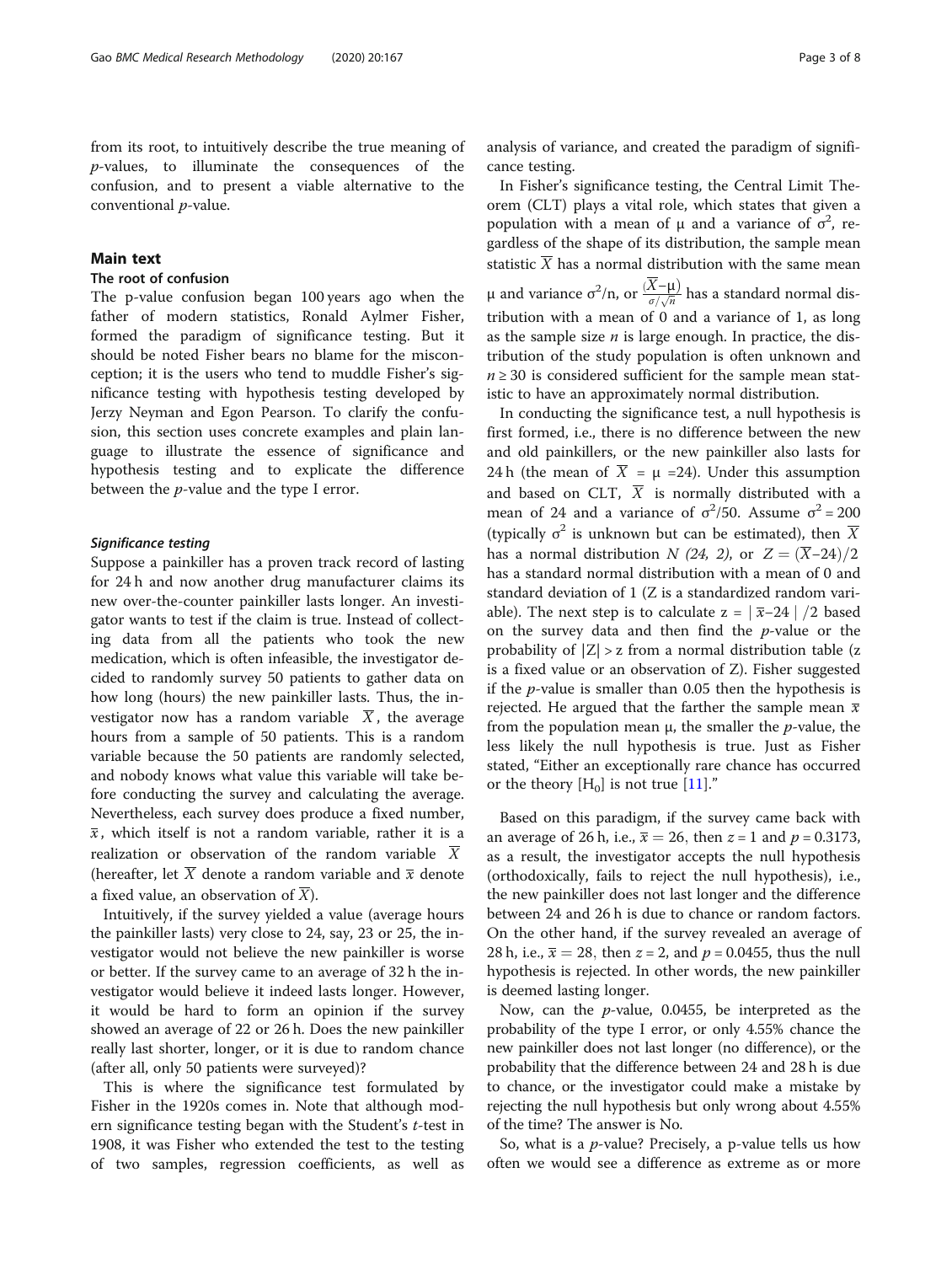extreme than what is observed if there really were no difference. Drawing a bell curve with the  $p$ -value on it will readily delineate this definition or concept.

In the example above, if the new painkiller also lasts for 24 $h$ , the p-value of 0.0455 means there is a 4.55% chance that the investigator would observe  $\bar{x}$  ≤ 20 or  $\bar{x}$  ≥ 2 8; it is not 4.55% chance the new painkiller also lasts for 24 h. It is categorically wrong to believe the  $p$ -value is the probability of the null hypothesis being true (there is no difference), or  $1 - p$  is the probability of the null hypothesis being false (there is a difference) because the pvalue is deduced based on the premise that the null hypothesis is true. The p-value, a conditional probability given  $H_0$  is true, is totally invalidated if the null hypothesis is deemed not true.

In addition, p-values are data-dependent: each test (survey) produces a different p-value; for the same analysis, it is illogical to say the error rate or the type I error is 31.73% based on one sample (survey) and 4.55% based on another. There is no theoretical or empirical basis for such frequency interpretations. In fact, Fisher himself was fully aware that his  $p$ -value, a relative measure of evidence against the null hypothesis, does not bear any interpretation of the long-term error rate. When the  $p$ value was misinterpreted, he protested the p-value was not the type I error rate, had no long-run frequentist characteristics, and should not be explained as a frequency of error if the test was repeated [[12\]](#page-7-0).

Interestingly, Fisher was an abstract thinker at the highest level, but often developed solutions and tests without solid theoretical foundation. He was an obstinate proponent of inductive inference, i.e., reasoning from specific to general, or from sample to population, which is reflected by his significance testing.

Hypothesis testing On the contrary, mathematicians Jerzy Neyman and Egon Pearson dismissed the idea of inductive inference all together and insisted reasoning should be deductive, i.e., from general to specific. In 1928, they published the landmark paper on the theoretical foundation for a statistical inference method that they called "hypothesis test [[12\]](#page-7-0)." In the paper, they introduced the concepts of alternative hypothesis  $H_1$ , type I and type II errors, which were groundbreaking. The Neyman and Pearson's hypothesis test is deductive in nature, i.e., reasoning from general to particular. The type I and type II errors, which must be set ahead, formulate a "rule of behavior" such that "in the long run of experience, we shall not be too often wrong," as stated by Neyman and Pearson [[13\]](#page-7-0).

The hypothesis test can be illustrated by a four-step process with the painkiller example.

H<sub>0</sub> : mean of  $\overline{X} = \mu = 24$ H<sub>1</sub> : mean of  $\overline{X} = \mu = 28$ 

The second step is to set the criteria for the decision, or to specify an acceptable rate of mistake if the test is conducted many times. Specifically, that is to set the probability of the type I error, α, and the probability of the type II error, β.

A type I error refers to the mistake of rejecting the null hypothesis when it is true (claiming the treatment works or the new drug lasts longer but actually it does not). Conventionally and almost universally, the probability of the type I error or α is set to 0.05, which means 5% of the time one will be wrong if carrying out the test many times. A type II error is the failure to reject the null hypothesis that is not true; the probability of the type II error, β, is conventionally set as 0.2, which is equivalent to a power of 0.8, the probability of detecting the difference if it exists. Table [1](#page-4-0) summarizes the type I and type II errors.

The third step is to select a statistic and the associated distribution for the test. For the painkiller example, the statistic is  $Z = (\overline{X} - 24)/2$ , and the distribution is the standard normal. Because the type I error has been set to 0.05 and Z has a standard normal distribution under the null hypothesis, as shown in Fig. [1,](#page-4-0) 1.96 becomes the critical value,  $-1.96 ≤ z ≤ 1.96$  becomes the acceptance region, and  $z < -1.96$  or  $z > 1.96$  becomes the rejection regions.

The final step is to calculate the z value and make a decision. Similar to significance testing, if the survey resulted in  $\bar{x} = 26$ , then  $z = 1 < 1.96$  and the investigator accepts the null hypothesis; if the survey revealed  $\bar{x} = 28$  $,$  then  $z = 2 > 1.96$  and the investigator rejects the null hypothesis and accepts the alternative hypothesis. It is interesting to note, in significance testing, "one can never accept the null hypothesis, only failed to reject it," while that is not the case in hypothesis testing.

Unlike Fisher's significance test, the hypothesis test possesses a nice frequency explanation: one can be wrong by rejecting the null hypothesis but cannot be wrong more than 5% of the time in the long run if the test is performed many times. Quite intuitively, every time the null hypothesis is rejected (when  $z < -1.96$  or  $z > 1.96$ ) there is a chance that the null hypothesis is true, and a mistake is made. When the null hypothesis is true,  $Z = (\overline{X} - 24)/2$  is a random variable with a standard normal distribution as shown in Fig. [1,](#page-4-0) thus 5% of the time  $z = (\overline{x}-24)/2$  would fall outside  $(-1.96, 1.96)$  and the decision will be wrong 5% of the time. Of course, when the null hypothesis is not true, rejecting it is not a mistake.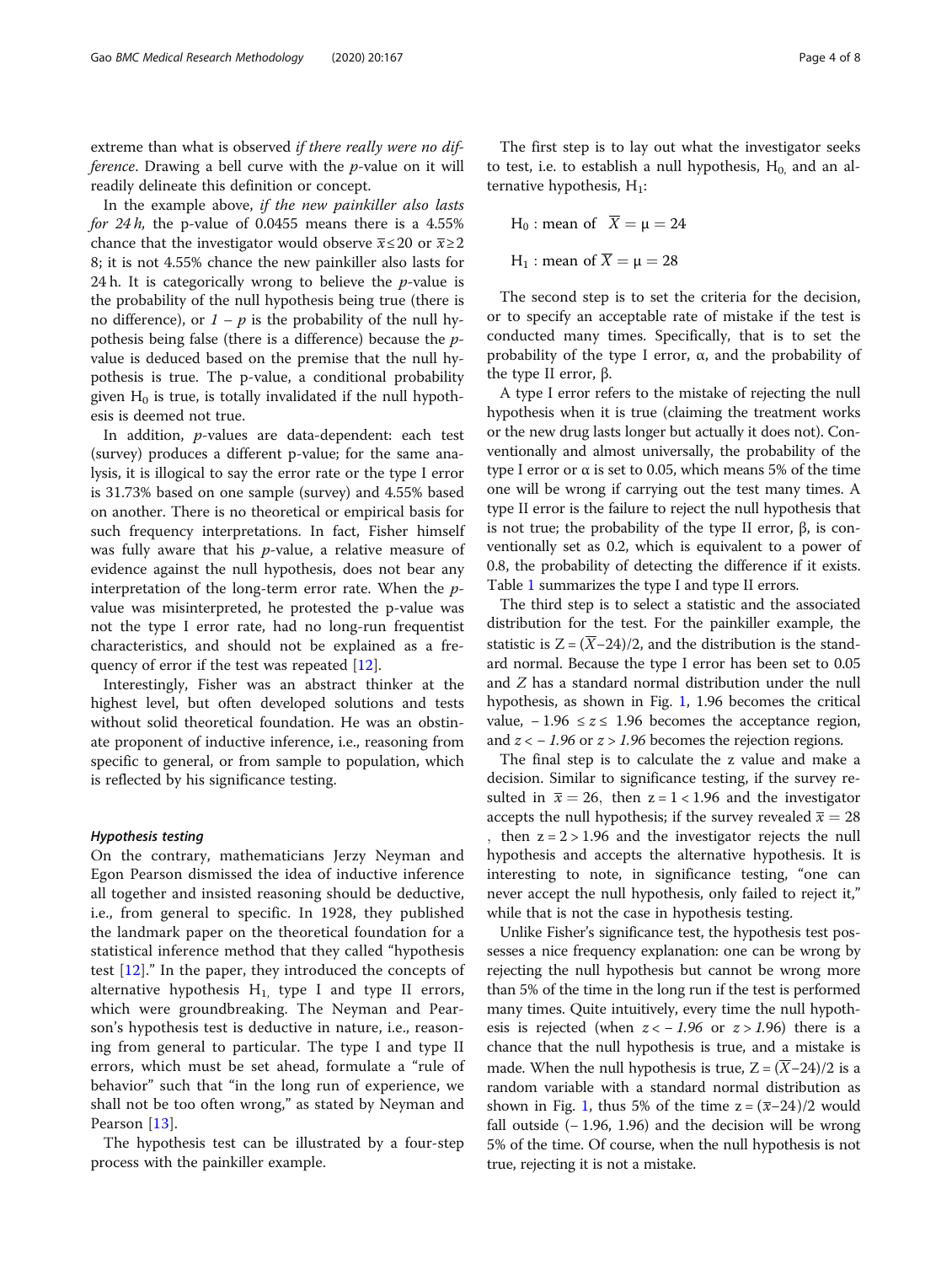<span id="page-4-0"></span>

|                            | Null hypothesis (H0) is true      | Null hypothesis (H0) is false     |  |  |
|----------------------------|-----------------------------------|-----------------------------------|--|--|
| Reject the null hypothesis | Type I error<br>False positive    | Correct decision<br>True positive |  |  |
| Accept the null hypothesis | Correct decision<br>True negative | Type II error<br>False negative   |  |  |

Noticeably, the p-value plays no role in hypothesis testing under the framework of the Neyman-Pearson paradigm [[12,](#page-7-0) [14](#page-7-0)]. However, most, including many statisticians, are unaware that  $p$ -values and significance testing created by Fisher are incomparable to the hypothesis testing paradigm created by Neyman and Pearson [[14](#page-7-0), [15\]](#page-7-0), and many statistics textbooks tend to cobble them together [\[2,](#page-7-0) [14](#page-7-0)]. The near-universal confusion is, at least in part, caused by the subtle similarities and differences between the two tests:

- 1. Both the significance and hypothesis tests use the same statistic and distribution, for example,  $Z = (\overline{X} 24$ /2 and  $N$  (0, 1).
- 2. The hypothesis test compares the observed  $z$  with the critical value 1.96, while the significance test compares the  $p$ -value (based on z) to 0.05, which are linked by  $P(|Z| > 1.96) = 0.05$ .
- 3. The hypothesis test sets the type I error  $\alpha$  at 0.05, while the significance test also uses 0.05 as the significance level.

One of the key differences is, for the  $p$ -value to be meaningful in significance testing, the null hypothesis must be true, while this is not the case for the critical value in hypothesis testing. Although the critical value is derived from α based on the null hypothesis, rejecting the null hypothesis is not a mistake when it is not true; when it is true, there is a 5% chance that  $z = (\overline{x} - 24)/2$  will fall outside (− 1.96, 1.96), and the investigator will be wrong 5% of the time (bear in mind, the null hypothesis is either true or false when a decision is made). In addition, the type I error and the resultant critical value is set ahead and fixed, while the  $p$ -value is a moving "target" varying from sample to sample even for the same test.

As if it was not confusing enough, the understanding and interpretation of p-values are also complicated by non-experimental studies where model misspecifications and even p-hacking are common, which often misleads the audience to believe the model and the findings are valid for its small *p*-values  $[16]$  $[16]$ . In fact, *p*-values have little value in assessing if the relationship between an outcome and exposure(s) is causal or just an artifact of confounding – one cannot claim the use of smartphones causes gun violence even if the p-value for their correlation is close to zero. To see the p-value problem at its core and to elucidate the confusion, the discussion of pvalues should be in the context of experimental designs such as randomized controlled trials where the model or the outcome and exposure(s) are correctly specified.

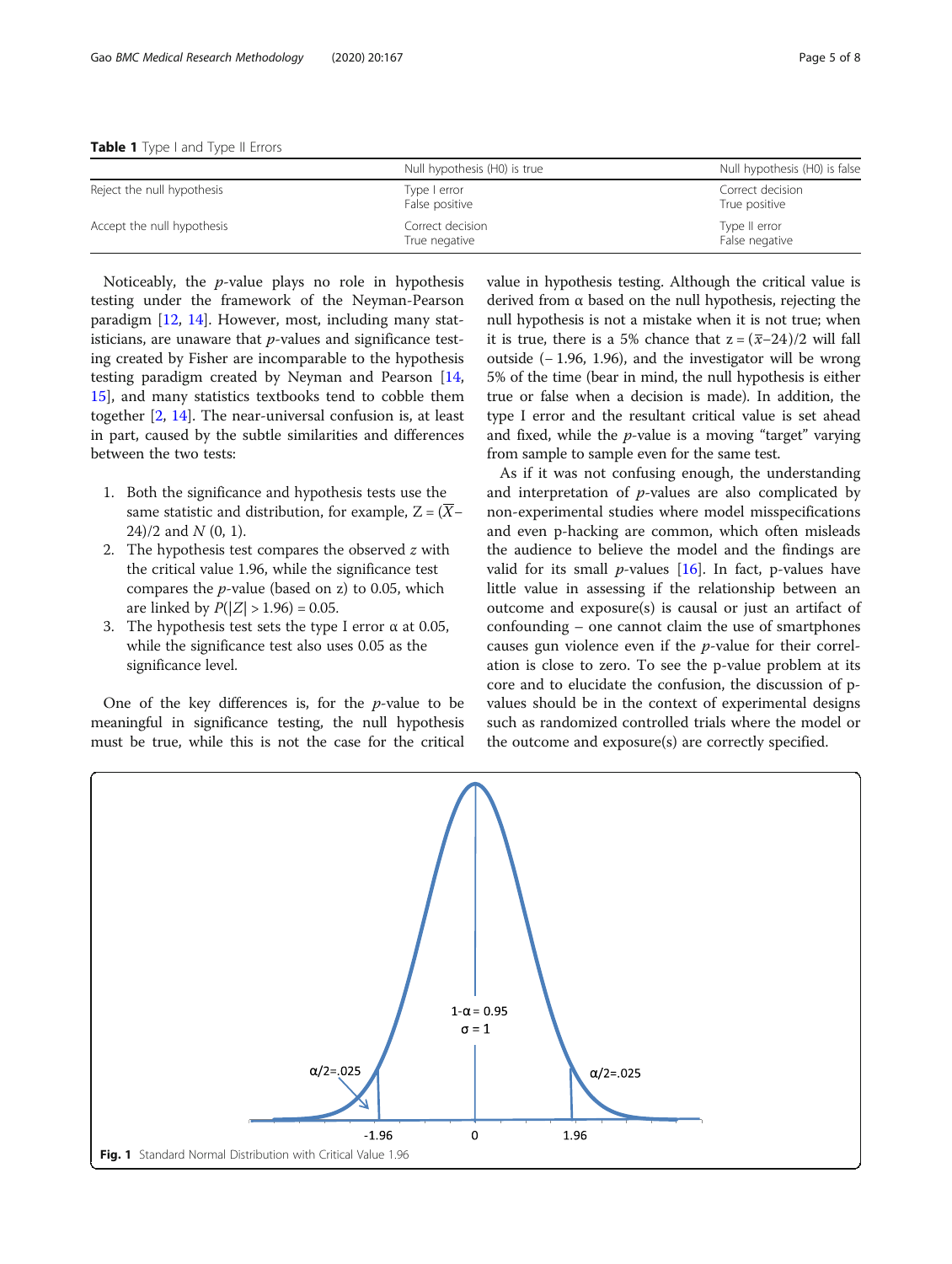# The Link between P-values and Type I Errors

The p-value fallacy can be readily quantified under a Bayesian framework [\[7](#page-7-0), [17](#page-7-0), [18](#page-7-0)]. However, "those ominous words [Bayes theorem], with their associations of hazy prior probabilities and abstruse mathematical formulas, strike fear into the hearts of most us, clinician, researcher, and editor alike [[19](#page-7-0)]," as Frank Davidoff, former Editor of the Annals of Internal Medicine, wrote. It is understandable but still unfortunate that Bayesian methods such as Bayes factors, despite their merit, are still considered exotic by the medical research community.

Thanks to Sellke, Bayarri, and Berger, the difference between the  $p$ -value and the type I error is quantified [[7\]](#page-7-0). Based on the conditional frequentist approach, which was formalized by Kiefer and further developed by others [[20](#page-7-0)–[23](#page-7-0)], Berger and colleagues established the lower bound of the error rate  $P(H_0 \mid |Z| > z_0)$  or the type I error given the p-value [[7\]](#page-7-0):

$$
P(H_0 | |Z| > z_0) = \alpha(p)
$$
  
= {1 + [-e \times p \times ln(p)]<sup>-1</sup>}<sup>-1</sup>.

As shown, the lower bound equation is mathematically straightforward. Noteworthy is that the derivation of the lower bound is also ingeniously elegant (a simplified proof is provided in the [Supplementary File](#page-6-0) for those who are interested in it). The relationship between  $p$ values and type I errors (lower bound) can be readily seen from Table 2 showing some of the commonly reported results [\[7](#page-7-0)].

As seen in Table 2, the difference between  $p$ -values and the error probabilities (lower bound) is quite striking. A p-value of 0.05, commonly misinterpreted as only 5% chance the treatment does not work, seems to offer strong evidence against the null hypothesis; however, the true probability of the treatment not working is at least 0.289. Keep in mind, the relationship between the pvalue and the type I error is the lower bound; in fact, many prefer to report the upper bound [\[6](#page-7-0), [7](#page-7-0)].

The discrepancy between the p-value and the lowerbound error rate explains the big puzzle of why so many wonder drugs and treatments worldwide lose their amazing power outside clinical trials [\[24](#page-7-0)–[26\]](#page-7-0). This discrepancy likely also contributes to the frequently reported contradictory findings on risk factors and health

Table 2 P-values and Associated Type I Error Probabilities (lower bound)

| P-value 0.20 0.15 0.10 0.05 0.02 0.01 0.005 0.001 |  |                                                 |  |  |  |  |  |  |  |  |
|---------------------------------------------------|--|-------------------------------------------------|--|--|--|--|--|--|--|--|
| $\alpha(p)$                                       |  | 0.465 0.436 0.385 0.289 0.175 0.111 0.067 0.018 |  |  |  |  |  |  |  |  |

outcomes in observational studies. For example, an early study published in the New England Journal of Medicine found drinking coffee was associated with a high risk of pancreatic cancer  $[27]$  $[27]$ . The finding became a big headline in The New York Times [[28\]](#page-7-0) and the leading author and probably many frightened readers stopped drinking coffee. Later studies, however, concluded the finding was a fluke  $[29, 30]$  $[29, 30]$  $[29, 30]$ . Likewise, the *p*-value fallacy may also contribute to the ongoing confusion of dietary fat intake and heart disease. On the one hand, a meta-analysis published in Annals of Internal Medicine in 2014 concluded "Current evidence does not clearly support cardiovascular guidelines that encourage high consumption of polyunsaturated fatty acids and low consumption of total saturated fats  $[31]$  $[31]$ ." On the other hand, in the 2017 recommendation, the American Heart Association (AHA) stated "Taking into consideration the totality of the scientific evidence, satisfying rigorous criteria for causality, we conclude strongly that lowering intake of saturated fat and replacing it with unsaturated fats, especially polyunsaturated fats, will lower the incidence of CVD [\[32](#page-7-0)]."

In short, the misunderstanding and misinterpretation of the relationship between the  $p$ -value and the type I error all too often exaggerate the true effects of treatments and risk factors, which in turn leads to conflicting findings with real public health consequences.

# The future of P-values

It is readily apparent that the p-value conundrum poses a serious challenge to researchers and practitioners alike in healthcare with real-life consequences. To address the p-value complications, some believe the use of *p*-values should be banned or discouraged  $[33, 34]$  $[33, 34]$  $[33, 34]$  $[33, 34]$  $[33, 34]$ . In fact, since 2015, Basic and Applied Social Psychology has officially banned significance tests and p-values [[35\]](#page-7-0), and *Epidemiology* has a longstanding policy discouraging the use of significance testing and  $p$ -values [[36,](#page-7-0) [37\]](#page-7-0). On the other hand, many are against a total ban [\[38](#page-7-0), [39](#page-7-0)]. P-values do possess practical utility -- they offer insight into what is observed and are the first line of defense against being fooled by randomness. You would be more suspicious of a coin being fair if nine heads turned up after ten flips versus, for example, if seven heads did. Similarly, you would like to see how strong the evidence is against the null hypothesis: say, a p-value of 0.0499 or 0.0001.

"It is hopeless to expect users to change their reliance on *p*-values unless they are offered an alternative way of judging the reliability of their conclusions [[40\]](#page-7-0)." Rather than banning the use of p-values, many believe the conventional significance level of 0.05 should be lowered for better research reproducibility [\[41](#page-7-0)]. In 2018, 72 statisticians and scientists made the case for changing  $p < 0.05$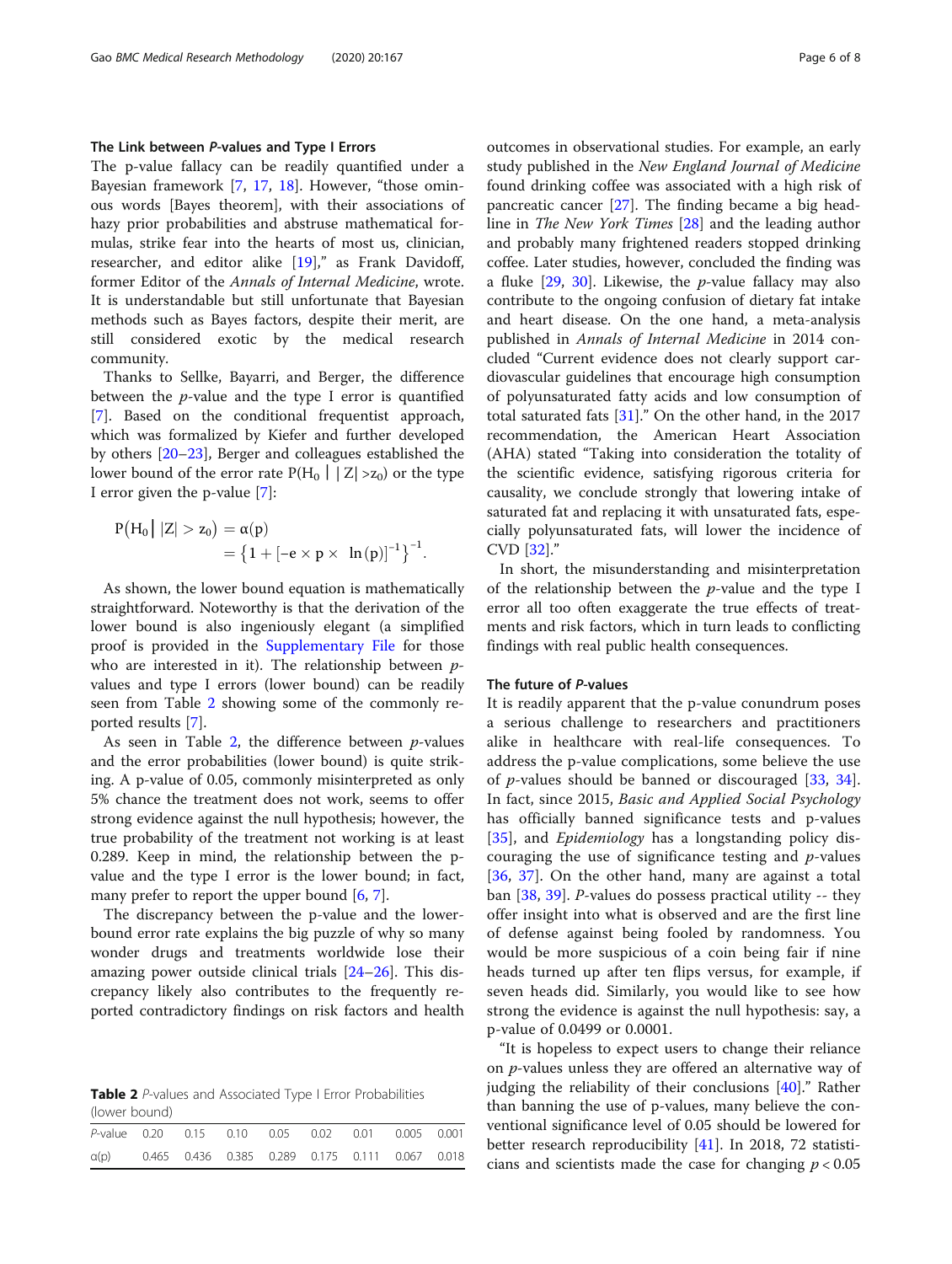<span id="page-6-0"></span>to  $p < 0.005$  [[42\]](#page-7-0). Inevitably, like most medical treatments, the proposed change is accompanied by some side effects: For instance, to achieve the same power of 80%, α = 0.005 requires a 70% larger sample size compared to  $α = 0.05$ , which could lead to fewer studies due to limited resources [\[43\]](#page-7-0).

Other alternatives (e.g., second-generation  $p$ -values [[44\]](#page-7-0), and analysis of credibility  $[45]$ ] have been proposed in the special issue of the American Statistician; however, no consensus was reached. As a result, instead of recommending a ban of  $p$ -values, the accompanying editorial of the special issue called for an end of statistical significance testing  $[46]$ : "statistically significant' – don't say it and don't use it  $[10]$  $[10]$ ."

Will researchers and medical journals heed the "mandate" banning significance testing? It does not seem to be likely, at least thus far. Even if they do, it is no more than just a quibble – a significance test is done as long as the *p*-value is produced or reported – anyone seeing the result would know the p-value is greater or less than 0.05; the only difference is "Don't ask, don't tell."

In any event, it is the right call to end dichotomizing the p-value and using it as the sole criterion to judge the results [[47](#page-7-0)]. There is no practical difference between  $p =$ 0.049 and  $p = 0.051$ , and "God loves the .06 nearly as much as the .05 [\[48](#page-7-0)]." Furthermore, not all the results with a p-value close to 0.05 are valueless. Doctors and patients need to put  $p$ -values into context when making treatment choices, which can be well illustrated by a hypothetical but not unrealistic example. Suppose a study finds a new procedure (a kind of spine surgery) is effective in relieving debilitating neck and back pain with a *p*-value of 0.05, but when the procedure fails, it cripples the patient. If the patient believes there is only a 5% chance the procedure does not work or fails, he or she would probably take the chance. However, after learning the actual chance of failure is nearly 30% or higher based on the calibrated p-value, one would probably think twice. On the other hand, even if the p-value is 0.1 and the real chance of failure is nearly 40% or higher, if it does not cause serious side effects when the procedure fails, one would probably like to give it a try.

Taken together, in medicine or healthcare, the use of p-values needs more context (the balance of harms and benefits) than thresholds. However, banning significance testing and accepting uncertainty as called for by the editorial of the special issue are not enough  $[10]$  $[10]$ . When making treatment decisions, what researchers, practitioners, and patients alike need to know is the probability that a treatment does or does not work (the type I error). In this regard, the calibrated  $p$ -value, compared to other proposals  $[44, 45]$  $[44, 45]$  $[44, 45]$  $[44, 45]$ , offers several advantages:  $(1)$ It provides a lower-bound, (2) it is fully frequentist although it can have a Bayesian interpretation, (3) it is

easy to understand, and (4) it is easy to implement. Of course, other recommendations for improving the use of p-values may work well under different circumstances such as improving research reproducibility [[49](#page-7-0), [50](#page-7-0)].

# Conclusions

In medical research and practice, the p-value produced from significance testing has been widely misconstrued as the probability of the type I error, or the probability a treatment does not work. This misunderstanding comes with serious consequences: poor research reproducibility and inflated medical treatment effects. For a  $p$ -value of 0.05, the type I error or the chance a treatment does not work is not 5%; rather, it is at least 28.9%. Nevertheless, banning significance testing and accepting uncertainty, albeit well justified in many circumstances, offer little to apprise clinicians and patients of the probability a treatment will or will not work. In this respect, the calibrated p-value, a link between the p-value and the type I error, is practical and instructive.

In short, a long-overdue effort to understand  $p$ -values correctly is urgently needed and better education on statistical reasoning including Bayesian methods is desired [\[15](#page-7-0)]. Meanwhile, a rational action that medical journals can take is to require authors to report both conventional p-values and calibrated ones in research papers.

## Supplementary information

Supplementary information accompanies this paper at [https://doi.org/10.](https://doi.org/10.1186/s12874-020-01051-6) [1186/s12874-020-01051-6](https://doi.org/10.1186/s12874-020-01051-6).

Additional file 1.

## Abbreviations

FDA: U.S. Food & Drug Administration; JAMA: Journal of the American Medical Association; ASA: American Statistical Association; CLT: Central Limit Theorem; AHA: American Heart Association

#### Acknowledgements

This material is based upon work supported (or supported in part) by the Department of Veterans Affairs, Veterans Health Administration, Office of Research and Development. The author is indebted to Mr. Fred Malphurs, a retired senior healthcare executive, a visionary leader, who devoted his entire 38-year career to Veterans healthcare, for his unwavering support of research to improve healthcare efficiency and effectiveness. The author is also grateful to the Reviewers and Editorial Board members for their insightful and constructive comments and advice. The author would also like to thank Andrew Toporek and an anonymous reviewer for their helpful suggestions and assistance.

#### Author's contributions

JG conceived/designed the study and wrote the manuscript. The author read and approved the final manuscript.

#### Author's information

Director of Analytical Methodologies, Office of Productivity, Efficiency and Staffing, RAPID, U.S. Department of Veterans Affairs.

# Funding

No.